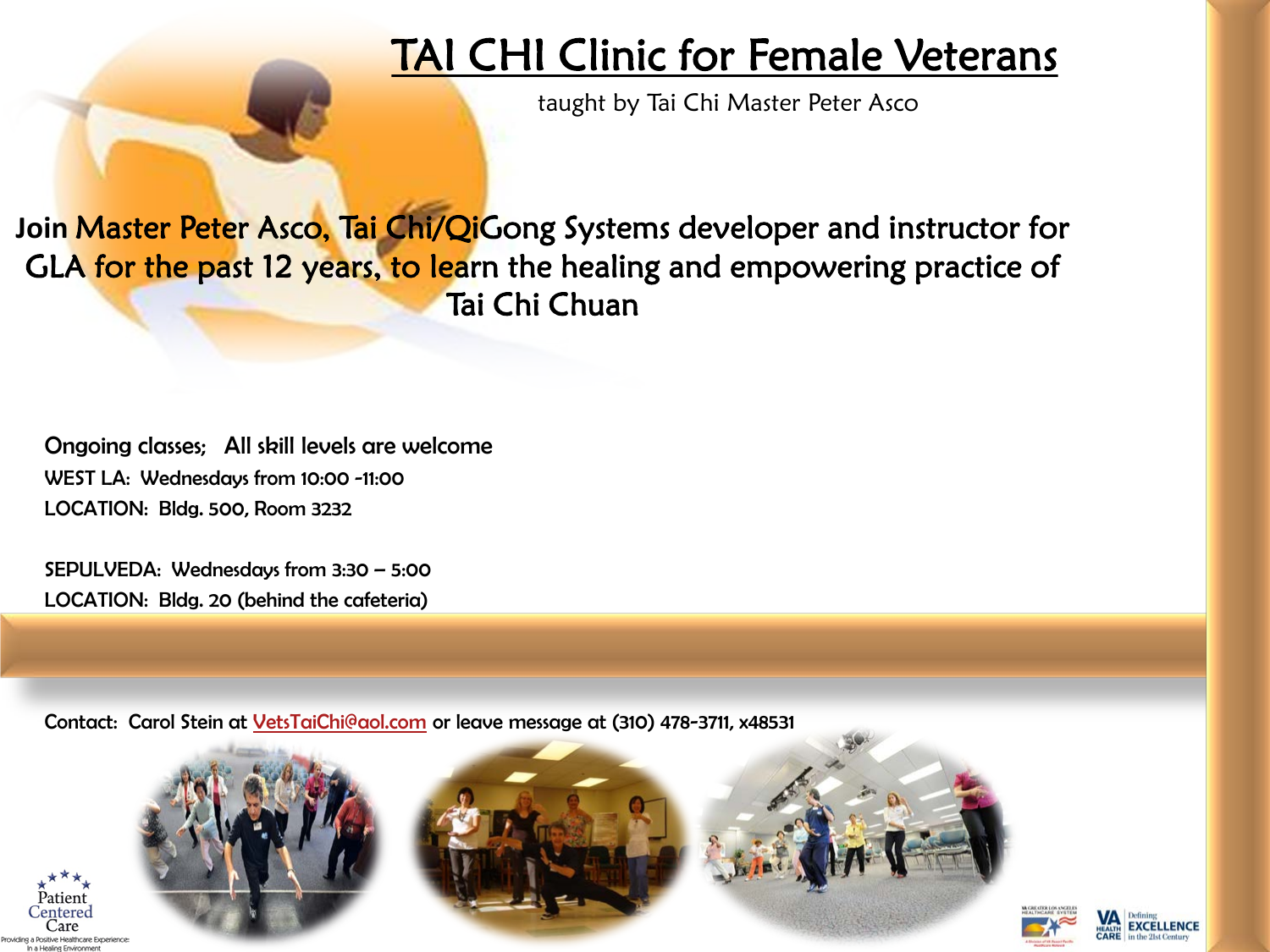## TAI CHI Clinic for Female Veterans

taught by Tai Chi Master Peter Asco



Master Peter Asco, Tai Chi/QiGong Systems developer and instructor for GLA past 12 years, will be teaching the finer points of safe and effective Tai Chi practice to Female Veterans.

DATE: Every Wednesday ( Beginning June 6, 2012) TIME: 10:00 – 11:00a.m. LOCATION: To be determined POINT OF CONTACT: Carol Stein (818) 348-5440 or e-mail at [VetsTaiChi@aol.com](mailto:VetsTaiChi@aol.com)



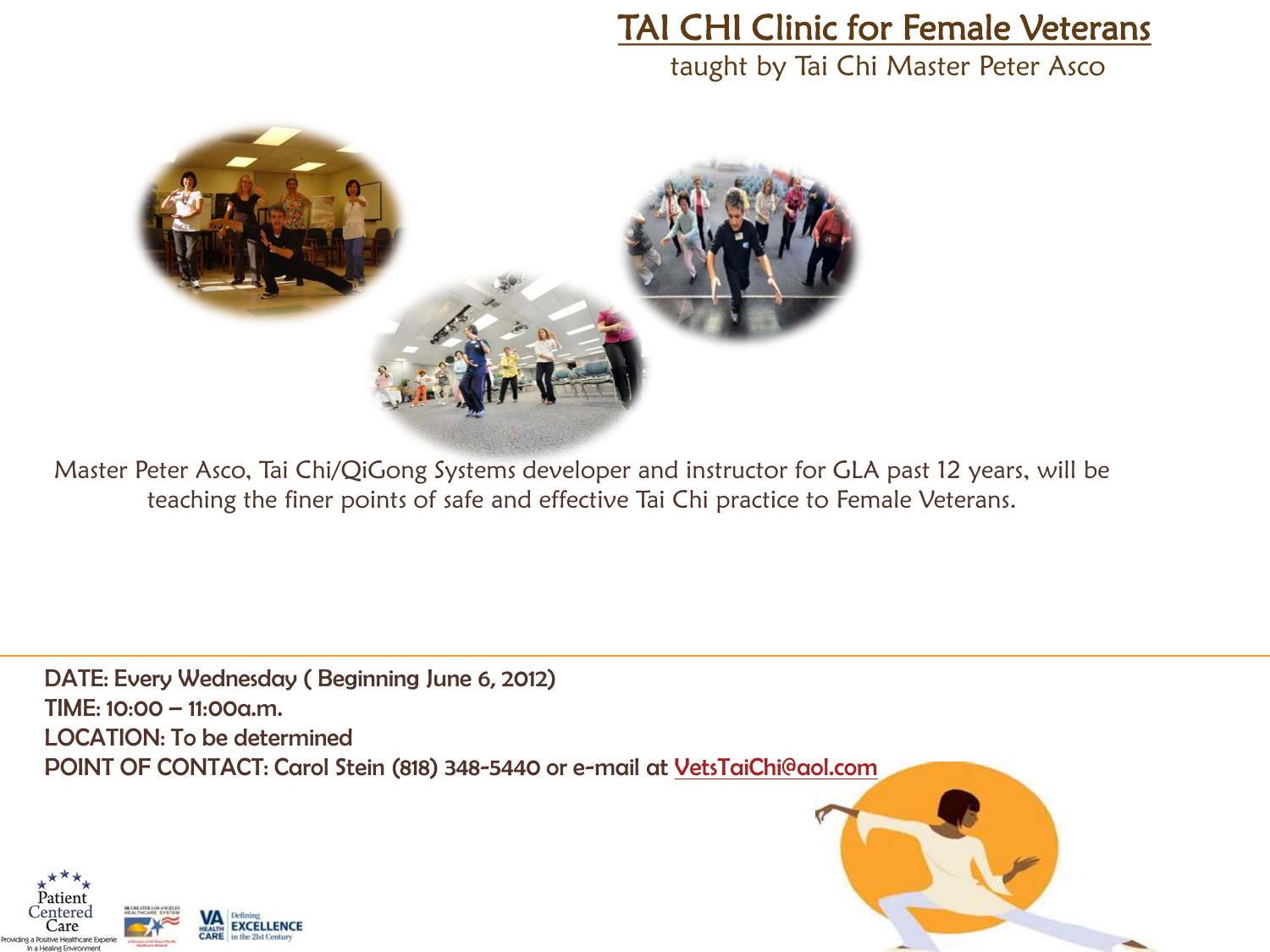

## TAI CHI Clinic for Female Veterans

taught by Tai Chi Master Peter Asco

Master Peter Asco, Tai Chi/QiGong Systems developer and instructor for GLA for the past 12 years, will be teaching the finer points of safe and effective Tai Chi practice to Women who have served in the Military.



SEPULVEDA: DATE: Every Wednesday ( Beginning May 30, 2012) TIME: 3:30 – 5:00 LOCATION: Room B/20, near the Cafeteria POINT OF CONTACT: Carol Stein (818) 348-5440 or e-mail at [VetsTaiChi@aol.com](mailto:VetsTaiChi@aol.com)